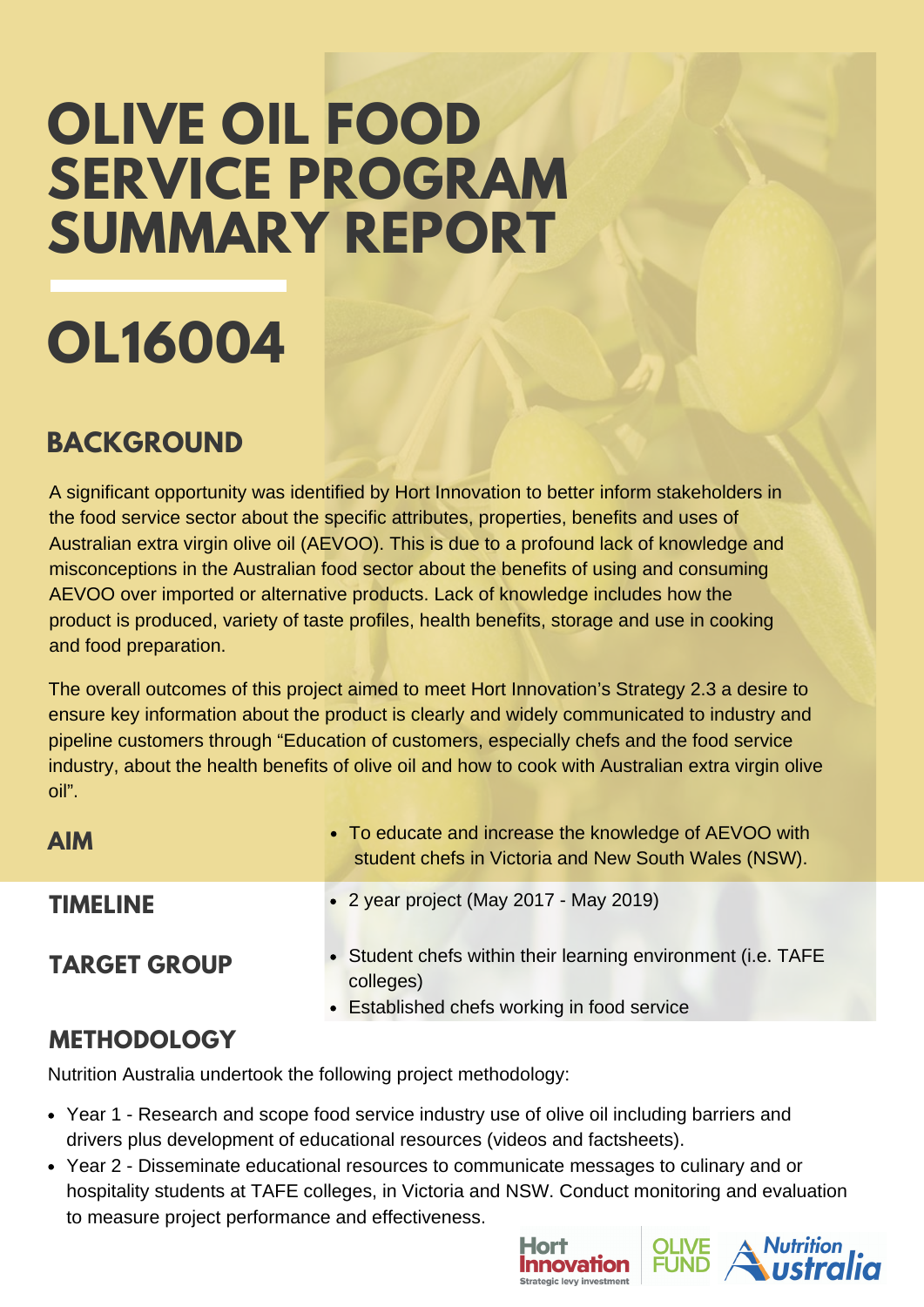## **KEY ACHIEVEMENTS**

#### **RESEARCH**

A variety of research methods were used including conducting a literature review, desktop research and in-depth interviews with key stakeholders. The research findings were summarised into three reports:

1) Stakeholder interview report – insight into usage patterns plus purchase and consumption drivers of the food service industry in relation to AEVOO.

2) Foodservice insights report – summary of food service sector trends and AEVOO competitor products.

3) Literature review – summary of the evidence on benefits, properties and attributes of EVOO and AEVOO.

This research was used to inform a SWOT analysis and subsequent development of key messages articulated in a detailed communications and engagement plan outlining the proposed education program for trainee chefs. The key messages promoted AEVOO and its versatility, quality, freshness, safety, health, value, flavour and provenance.

#### **EDUCATION RESOURCES**

Nutrition Australia contracted FULLER Brand and Communications to develop three educational videos that highlighted three established chefs in the food service industry; Nicky Riemer, Ian Curley and Matt Dawson.

In the videos each chef talks about their career journey, demonstrates how to use AEVOO in two recipes and talks about why they use AEVOO in their cooking. AEVOO making expert Leandro Ravetti discusses the technical aspects of AEVOO, thereby addressing the key messages and adding to the educational component of the videos.

#### **WEBSITE**

A webpage on the *[Australian everyday](https://australianextravirgin.com.au/chefs/)* consumer website was created specifically for chefs where the videos and factsheets are now hosted. This webpage is the central point for the rollout of communication strategies to the project's secondary target audience; established chefs in the food service industry.





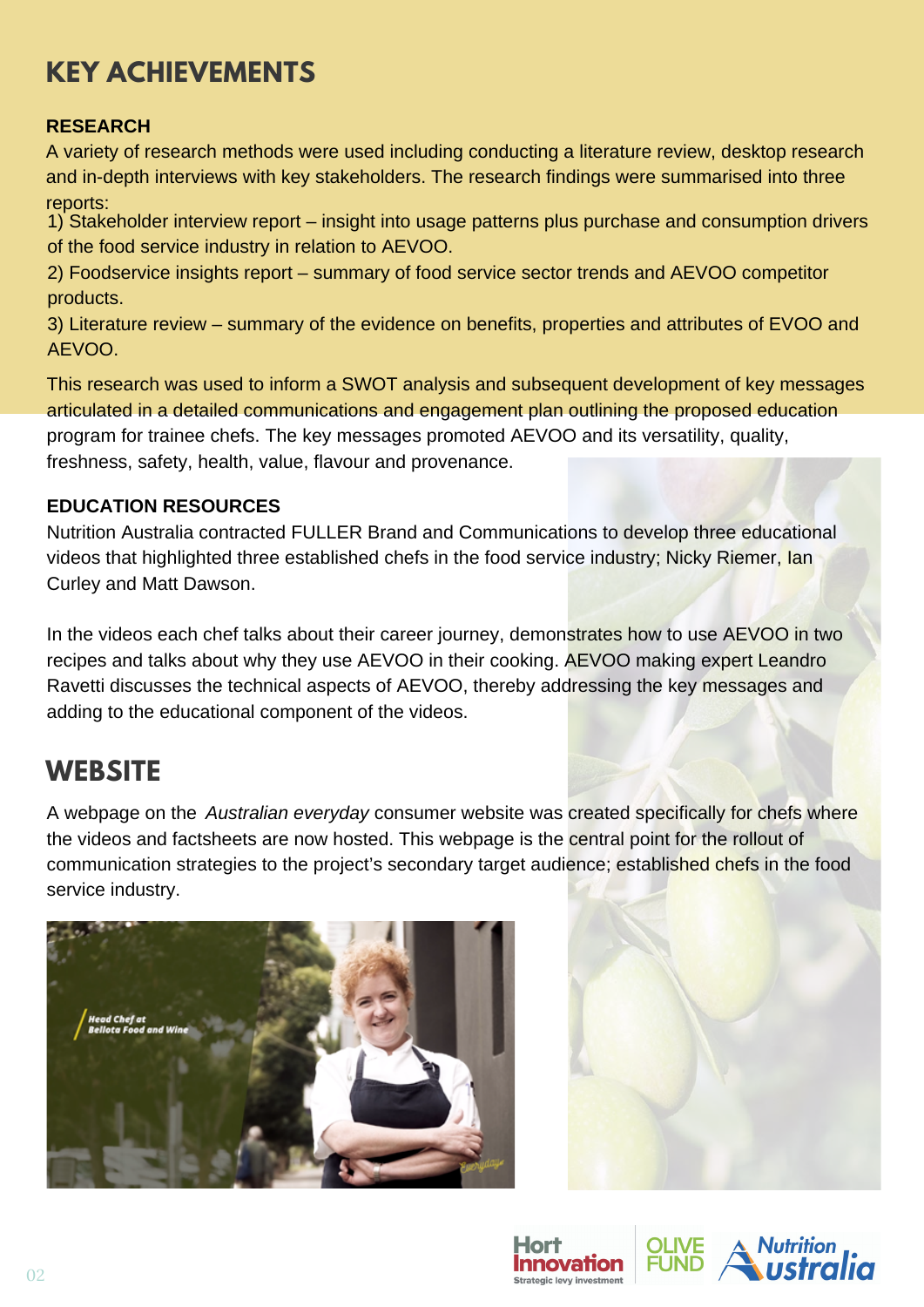## **KEY ACHIEVEMENTS CONTINUED**

Three factsheets were also developed which complement and summarise the key messages from each video:

1) In the kitchen – summarising how to cook with AEVOO, myth busting and the truth about smoke point. 2) Selecting high-quality EVOO – characteristics of a quality EVOO and the Australian Olive industry's code of practice, OliveCare®.

3) AEVOO benefits – overview of health benefits, quality, versatility and flavour.



#### **ROLLOUT IN TAFE COLLEGES**

Throughout the lifespan of the project the team recruited and engaged with a total of six TAFE colleges to take part in the project:

VIC - Holmesglen Institute, Sunraysia TAFE and William Angliss Institute NSW - Albury TAFE, Ryde TAFE and Ultimo TAFE

To ensure longevity of the project we encouraged TAFE colleges to embed the resources within their curriculum so that trainee chefs would have access to them in future. TAFE teachers were also invited to showcase the videos within their classes.

#### **SOCIAL MEDIA PROMOTION**

A month long Facebook social media campaign was carried out by FULLER Brand and Communications in October 2018. Results for the campaign were impressive and reached 46,528 people. In addition 288 clicks to the *Australian Everyday* website occurred.